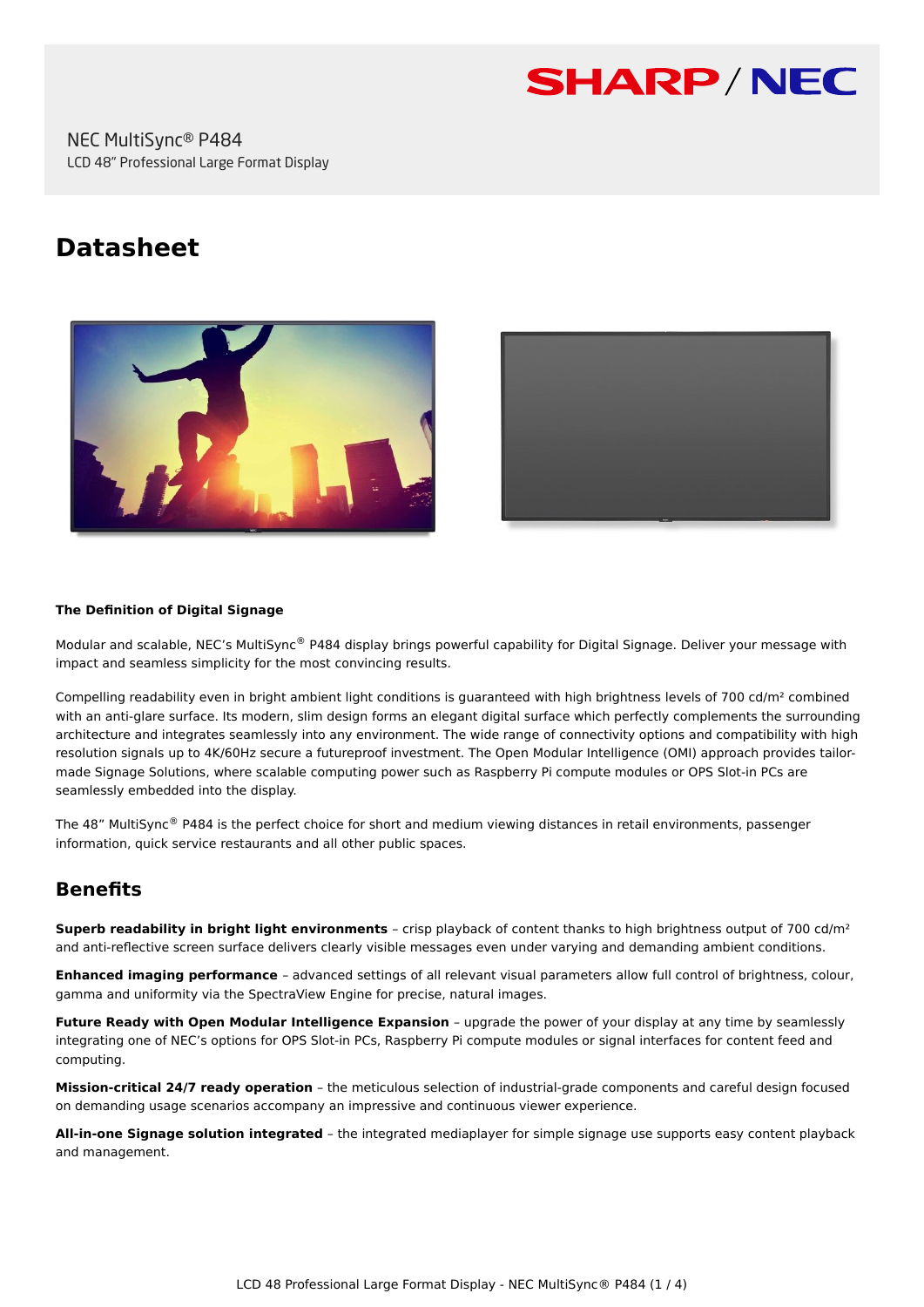# **Product Information**

| Product Name  | NEC MultiSync <sup>®</sup> P484           |  |
|---------------|-------------------------------------------|--|
| Product Group | LCD 48" Professional Large Format Display |  |
| Order Code    | 60004040                                  |  |

## **Display**

| Panel Technology                   | S-PVA with edge LED backlights            |
|------------------------------------|-------------------------------------------|
| Active Screen Area (W x H)<br>[mm] | 1,054.1 x 592.9                           |
| Screen Size [inch/cm]              | 48/120.9                                  |
| Brightness [cd/m <sup>2</sup> ]    | 700, 500 Eco (shipment setting)           |
| Contrast Ratio (typ.)              | 4000:1                                    |
| Viewing Angle [°]                  | 178 / 178 (at contrast ratio $> 10:1$ )   |
| Colour Depth [bn]                  | 1.073 (10bit)                             |
| Response Time (typ.) [ms]          | 8 (grey-to-grey)                          |
| Haze Level [%]                     | Pro (25)                                  |
| Supported Orientation              | Landscape, Portrait, Face Up, Face Down 1 |

#### **Synchronisation Rate**

| Horizontal Frequency [kHz] | 31.5 - 91.1 (analog and digital) |
|----------------------------|----------------------------------|
| Vertical Frequency [Hz]    | $24 - 85$                        |

# **Resolution**

| Native Resolution     | 1920 x 1080  |                      |                      |                      |  |
|-----------------------|--------------|----------------------|----------------------|----------------------|--|
| Supported Resolutions | 1024 x 768;  | 1360 x 768;          | $1680 \times 1050$ ; | $4096 \times 2160$ : |  |
|                       | 1280 x 1024; | 1366 x 768;          | $1920 \times 1080$ ; | $640 \times 480$ :   |  |
|                       | 1280 x 720;  | $1400 \times 1050$ ; | 1920 x 1200;         | $800 \times 600$     |  |
|                       | 1280 x 800;  | $1440 \times 900$ :  | 1920 x 2160;         |                      |  |
|                       | 1280 x 960;  | $1600 \times 1200$ ; | 3840 x 2160;         |                      |  |

#### **Connectivity**

| Input Video Analogue  | $1 \times VGA$                                                                                                                                             |  |
|-----------------------|------------------------------------------------------------------------------------------------------------------------------------------------------------|--|
| Input Video Digital   | 1 x DVI-D (with HDCP); 2 x DisplayPort (with HDCP); 2 x HDMI (with HDCP)                                                                                   |  |
| Input Audio Analogue  | $2 \times 3.5$ mm jack                                                                                                                                     |  |
| Input Audio Digital   | 2 x DisplayPort; 2 x HDMI                                                                                                                                  |  |
| Input Control         | 1 x LAN 100Mbit; 1 x Remote Control (3.5 mm jack); 1 x RS232                                                                                               |  |
| Input Data            | 1 x microSD (MediaPlayer); 1 x USB 2.0 (MediaPlayer); 1 x USB 2.0 (Service); 1 x USB Type-B<br>(Upstream); 2 x USB 2.0 (Compute Module, 1 x 5V/2A powered) |  |
| Output Video Digital  | 1 x DisplayPort (loop through: DisplayPort, OPS slot-in PC)                                                                                                |  |
| Output Audio Analogue | $1 \times 3.5$ mm jack                                                                                                                                     |  |
| <b>Output Control</b> | $1 \times$ LAN 100Mbit                                                                                                                                     |  |

## **Open Modular Intelligence**

| OPS Slot                                        | Slot Technology: Open pluggable specification (NEC / Intel OPS standard) |
|-------------------------------------------------|--------------------------------------------------------------------------|
| OPS Max. Current / Power<br>Consumption [A / W] | 10/61                                                                    |
| Compute Module Slot                             | Slot Technology: Compute Module 3 Slot (NEC proprietary standard)        |

#### **Sensors**

| Ambient Light Senso |  |  |
|---------------------|--|--|
|---------------------|--|--|

or and Integrated, triggered actions programmable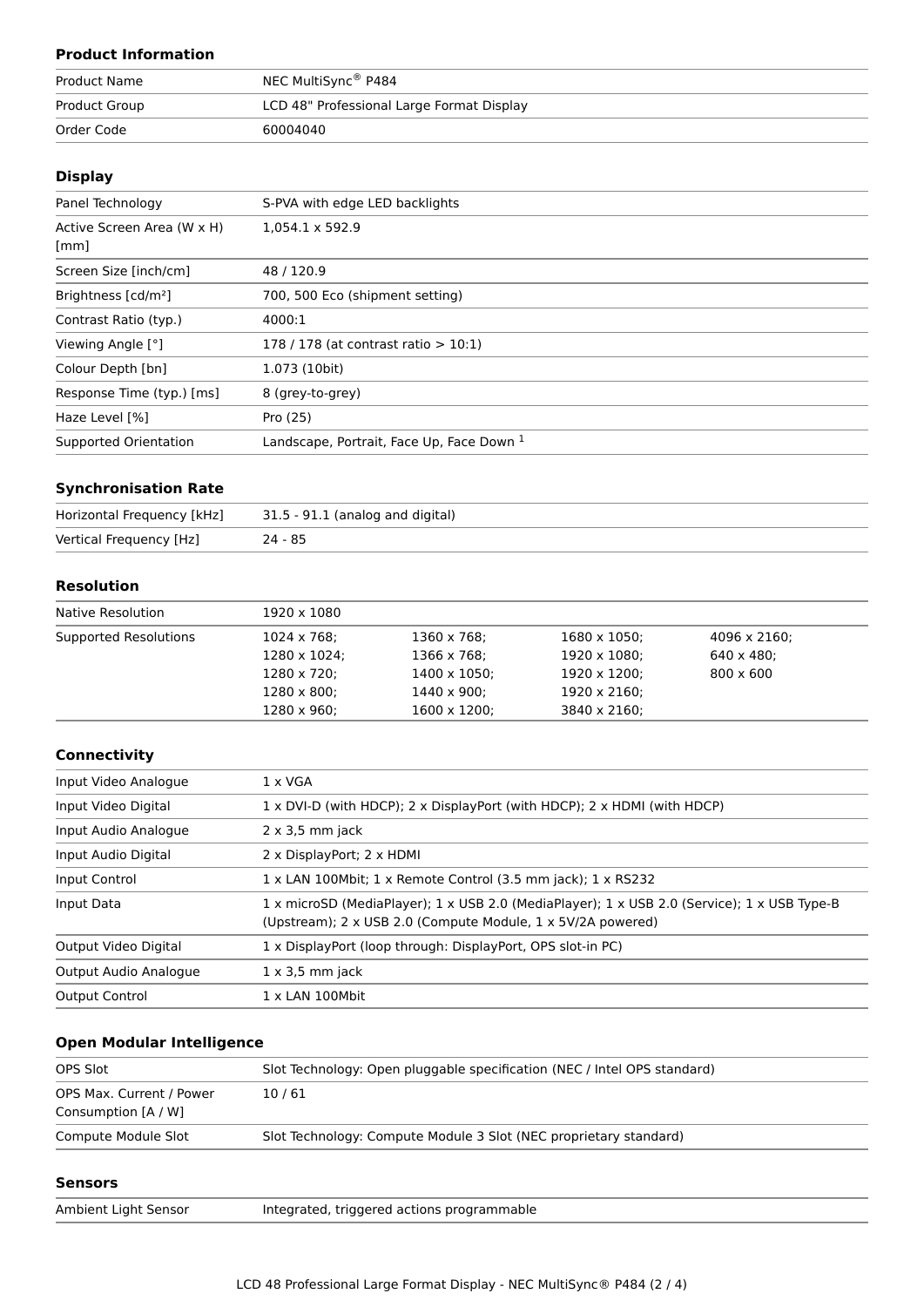| Human Sensor       | Optional, external, 4-5m range, triggered actions programmable |  |
|--------------------|----------------------------------------------------------------|--|
| Temperature Sensor | Integrated, 3 sensors, triggered actions programmable          |  |
| NFC Sensor         | Integrated, 2cm range, free NEC Android App required           |  |
|                    |                                                                |  |

# **Electrical**

| Power Consumption Eco/max.<br>[W] | 105 shipping; 140 (max.)                         |
|-----------------------------------|--------------------------------------------------|
| Power Savings Mode [W]            | $<$ 0.5 (ECO Standby); $<$ 3 (Networked Standby) |
| Power Management                  | <b>VESA DPMS</b>                                 |

#### **Environmental Conditions**

| Operating Temperature [°C] | $+0$ to $+40$ |
|----------------------------|---------------|
| Operating Humidity [%]     | 20 to 80      |

#### **Mechanical**

| Dimensions (W $\times$ H $\times$ D) [mm] | $1.086.5 \times 625.3 \times 54.7$           |
|-------------------------------------------|----------------------------------------------|
| Weight [kg]                               | 17.6                                         |
| Bezel Width [mm]                          | 13.2 (left and right); 13.2 (top and bottom) |
| VESA Mounting [mm]                        | 300 x 300 (FDMI); 4 holes; M6                |
| Ingress Protection                        | IP5x (front); IP2x (back)                    |

## **MediaPlayer**

| Supported File Storage / File<br>System | MicroSDHC / FAT16, FAT32; USB 2.0 / FAT16, FAT32                                                                                                                                                                                                                                                           |  |
|-----------------------------------------|------------------------------------------------------------------------------------------------------------------------------------------------------------------------------------------------------------------------------------------------------------------------------------------------------------|--|
| Supported Image Formats                 | JPG (baseline, progressive, RGB, CMYK); max. resolution 5000 x 5000; PNG (interlace, alpha<br>channel); max. resolution 4000 x 4000                                                                                                                                                                        |  |
| Supported Video Formats                 | MP4 / MOV / FLV (video H.264, audio MP3, AAC); max. resolution 1080p at 30 Hz, 1080i at 60<br>Hz; MPG (video mpeg1/2, audio mpeg audio layer2/3, AAC-LC); MP @ ML, MP @ HL; WMV<br>(video H.264, wmv advanced L3, wmv simple / main, audio mp3 wmv std); max. resolution<br>1080p at 30 Hz, 1080i at 60 Hz |  |
| Supported Audio Formats                 | MP3 (MP3); max. bit-rate 320 kBit/s; WAV (LPCM); max. 48 kHz sampling                                                                                                                                                                                                                                      |  |

# **Available Options**

| Accessories         | Feet (ST-401); Speaker (SP-TF1, SP-484SM, SP-RM3); Trolley (PDMHM-L); Wall mount (PDW S<br>32-55 L and P, PD02W T M L, PD03W T M P) |
|---------------------|-------------------------------------------------------------------------------------------------------------------------------------|
| Compute Module Slot | NEC Compute Module; Raspberry Pi Compute Module 1 and 3                                                                             |
| OPS Slot            | HD-SDI 1.5G, 3G; HDBaseT receiver; Intel® Atom, Celeron and Core CPUs; OPS-2C HDMI +<br>DP Interface: OPS-2C Ouad 3G SDI            |

#### **Green Features**

| Energy Efficiency           | Ambient light sensor; Carbon savings meter; ECOMode; Energy consumption: 130 kWh/1000<br>h; Energy efficiency class: G; Human Sensor |
|-----------------------------|--------------------------------------------------------------------------------------------------------------------------------------|
| <b>Ecological Materials</b> | Manuals on CD; Optional feet                                                                                                         |
| <b>Ecological Standards</b> | EnergyStar 7.0                                                                                                                       |

# **Additional Features**